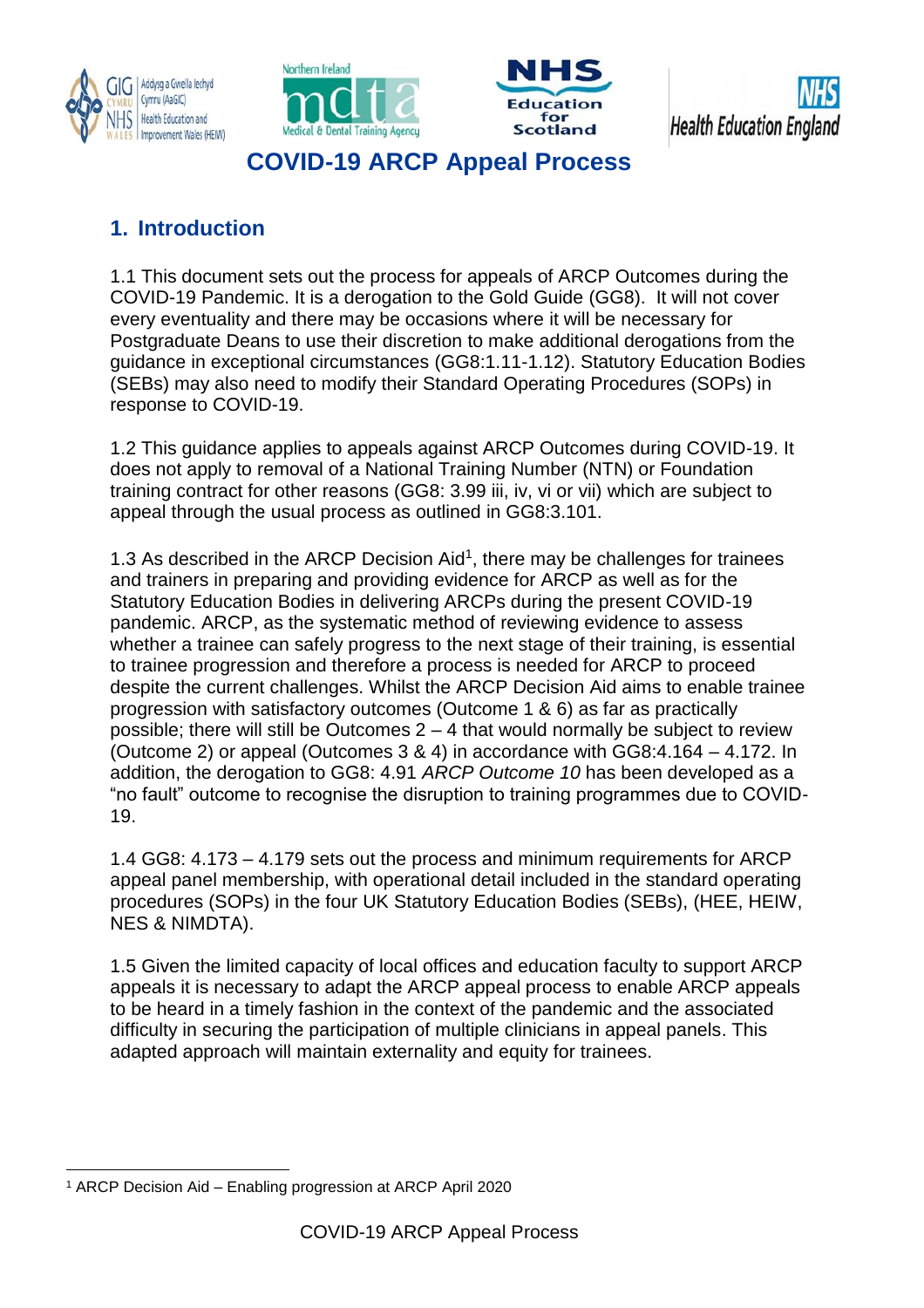







### **2. Adapted ARCP appeal process during COVID-19 pandemic**

2.1 Currently, GG8:4.170 makes provision for the Postgraduate Dean, upon receipt of the appeal request, to arrange a review of the original ARCP decision (see footnote 14 GG8) commonly referred to as a step 1 review. This is a primary filter for potential appeals and should be maximised. It is anticipated that, during this pandemic, reviews will need to be undertaken virtually.

2.2 If the step 1 review does not change the original ARCP outcome, then normally it would progress to a full appeal hearing (Step-2 appeal).

2.3 Standard Operating Procedures (SOPs) in each of the four UK SEBs (HEE, HEIW, NES & NIMDTA) set out the minimum requirements /constitution of ARCP appeal panels.

2.4 Given the current pressures on clinician and external college adviser capacity it is suggested that the approach to ARCP appeal panels should be redefined as set out in 1.5 and that the panel should be composed of a minimum of three individuals, including the Postgraduate Dean or their nominated deputy and at least two others from the following list:

- An external college/faculty adviser (dependent on capacity)
- A senior doctor from the same specialty
- Lay representative

l

- $\bullet$  HR support/representative<sup>2</sup>
- Trainee representative

2.5 SEBs should consider options for establishing a regional resource for sharing/coordinating personnel, or pairing with another team (eg neighbouring office/deanery) to assure externality, equity, and transparency of process.

2.6 Usual timelines for implementation should be observed wherever possible to maintain the flow of progression assessments. GG8: 4.173 is more permissive in extending the timelines to normally within 30 working days and a maximum limit of one year beyond the decision date.

<sup>&</sup>lt;sup>2</sup> Lead Employment arrangements differ in each of the SEBs, with the role of HR in the appeal process being set out in and dependent upon SEB specific SOPs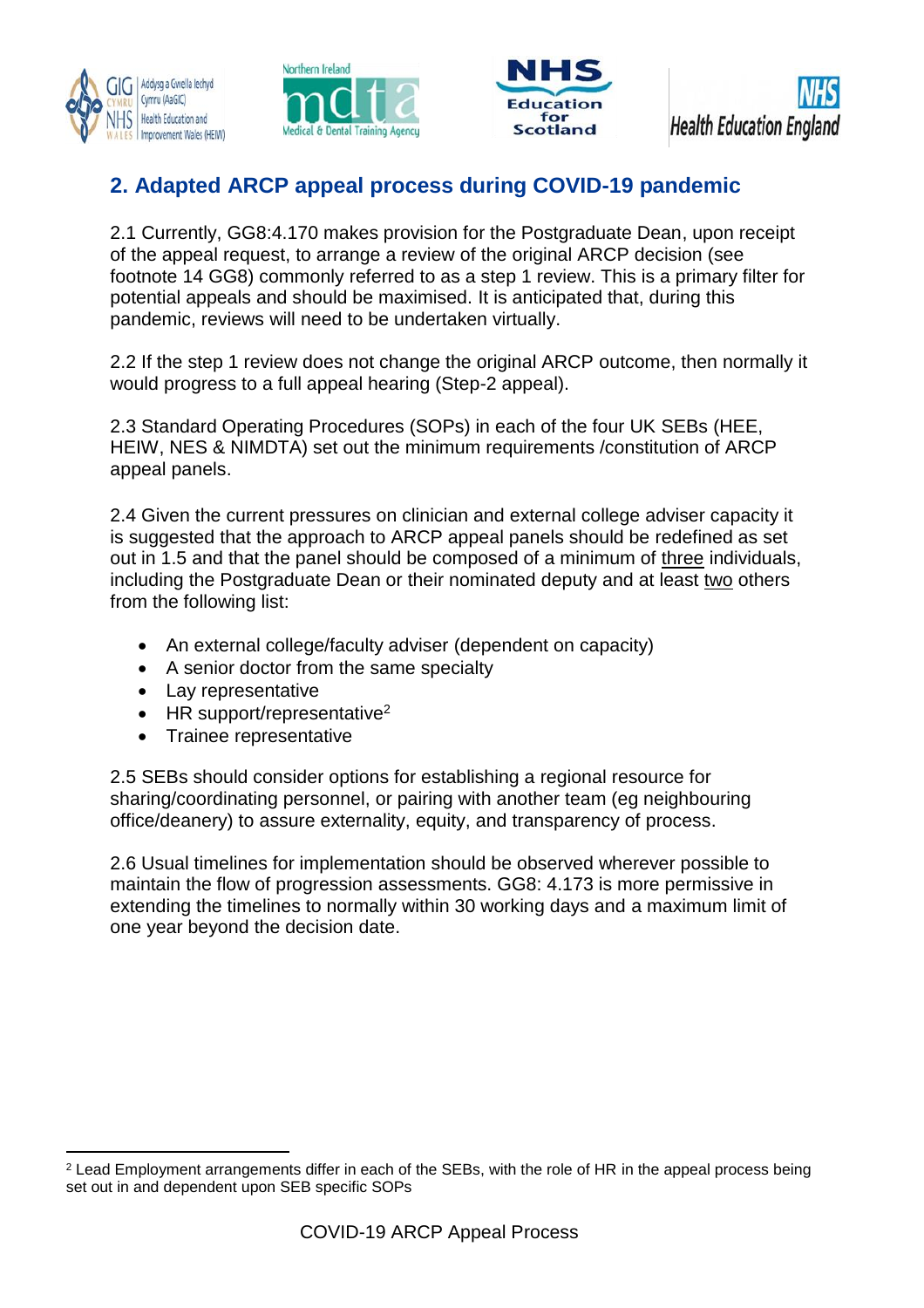







#### **3. Operationalizing ARCP appeals during COVID-19 pandemic**

3.1 As COVID-19 restrictions require social distancing, it will not be possible to undertake face-to-face appeal hearings in the same way as usual. In addition, it is expected that there will be difficulties in coordinating a large number of clinicians for an appeal hearing at a mutually convenient time. In view of this, appeal hearings will take place with a virtual panel of reduced size. If possible, the trainee (appellant) and management (Deanery/Specialty School) will present their arguments to the panel on the day of the hearing orally, using appropriate social distancing measures / videoconferencing or equivalent technology.

3.2 In the event that the appellant and/or management (Deanery/Specialty School) is unable to present their arguments on the day of the hearing, the panel will decide if it is appropriate to reschedule, or to proceed to consider the appeal on the basis of the written evidence bundles provided in advance $^3$ .

3.3 Trainees (appellant) and management (Deanery/Specialty School) should submit their evidence bundles by email, to the local office managing appeals in the usual way and in accordance with usual timelines as set out in GG8 and local SOPs.

3.4 Local offices will prepare the bundles for the panel members and forward them a minimum of 5 working days before the panel hearing.

3.5 The team managing the appeal should have IT support to enable a virtual panel and access to relevant documents through suitable videoconferencing resources, with appropriate invitations sent and tested before the scheduled appeal hearing.

3.6 There should be consideration of appropriate administrative support to document the appeal panel hearing and timely correspondence of the outcome. Templates with agreed wording for ARCP appeal outcomes may enable consistency and speed of outcome letters by email.

l <sup>3</sup> GG8: 4.174 makes provision for appeals to be dealt with on written submissions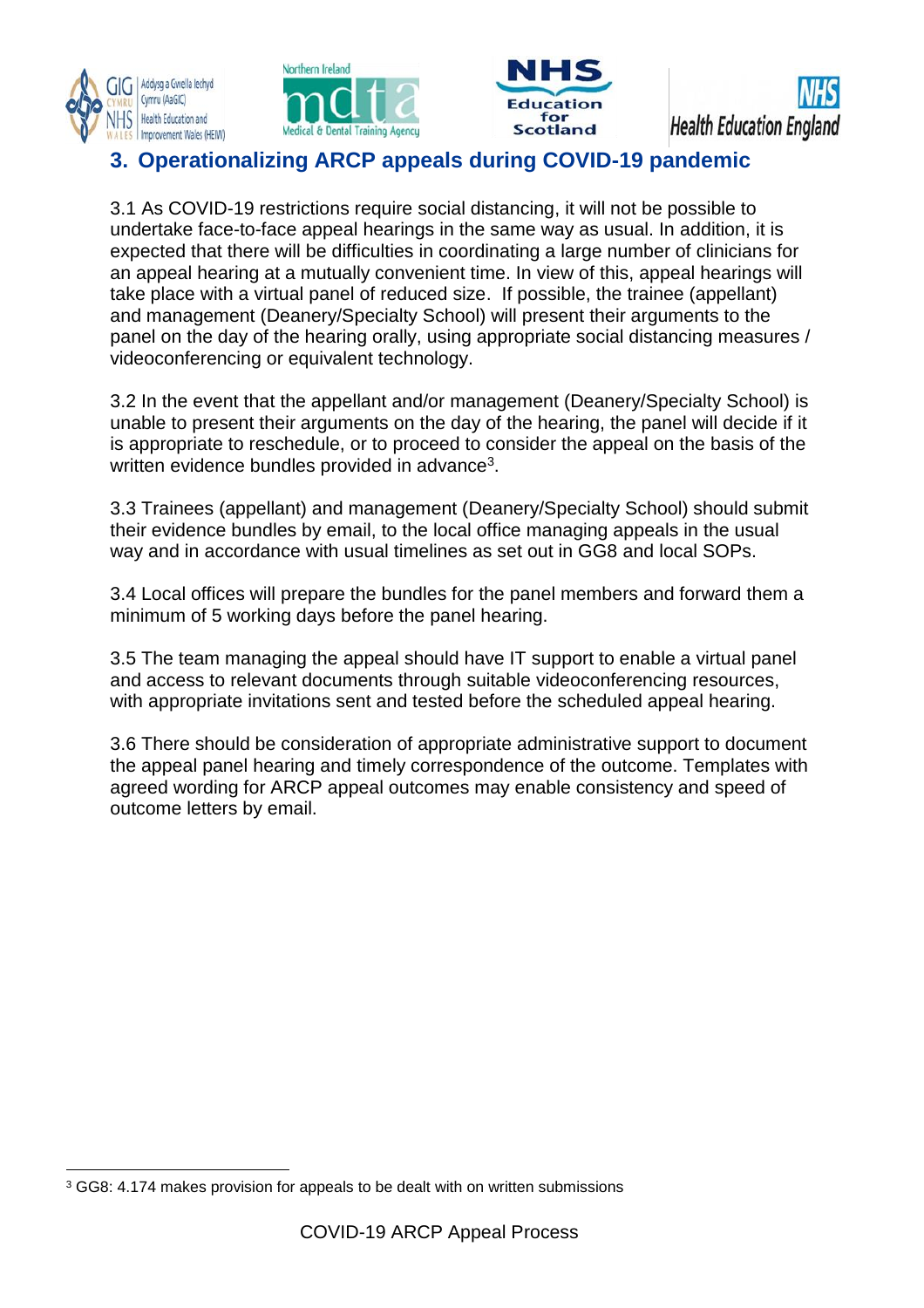







#### **4. Trainee Representation and Oustanding Issues**

4.1 The Gold Guide and SOPs make provision for support or representation for ARCP appeals which may be from the doctor's professional organization (e.g. British Medical Association), a friend or colleague, and at the discretion of the Appeal Panel Chair, legal representation. If possible, trainee representatives will attend ARCP appeal panels using appropriate social distancing measures / videoconferencing or equivalent technology.

4.2 There are appeals with complex issues currently in the system that have been postponed for other reasons unrelated to COVID-19, which may be outstanding grievances, employer or GMC investigations, ongoing legal action e.g. Employment Tribunals or Judicial Reviews; that have not concluded. These appeals should be postponed/deferred until after COVID-19 pandemic under the exceptional circumstances criteria set out in GG8: 4.173. Local teams should inform trainees that these appeals have been postponed and will be heard under the usual appeal process after the COVID-19 pandemic.

#### **5. Decisions that will be subject to appeal through the revised COVID-19 appeal process**

5.1 ARCPs for trainees assessed during COVID-19 will follow the agreed guidance and ARCP Decision Aid algorithm<sup>4</sup>.

5.2 Where there are delays in the acquisition of competencies/capabilities which are not COVID related, then the usual ARCP outcomes (GG8:4.91) would apply and be subject to the usual review (Outcome 2) or appeal process (Outcomes 3 & 4).

5.3 The Derogation to GG8: 4.91 **ARCP Outcome 10** makes provision for "no fault outcomes" where training has been disrupted by COVID-19.

**5.3.1 ARCP Outcome 10.1:** recognizes that progress is satisfactory but the acquisition of competencies/capabilities by the trainee has been delayed by COVID-19 disruption. The trainee is not at a critical progression point in their programme and can progress to the next stage of their training. Any additional training time will be reviewed at the next ARCP.

An Outcome 10.1 might also be used at critical progression points if the mandated capabilities for progression have been amended and can be made up at the next stage in training.

An Outcome 10.1 should not be used for a trainee at the CCT critical progression point.

*ARCP Outcome 10.1 is subject to the review process (GG8:4.614-4.615)* 

l <sup>4</sup> Documents can be accessed on the COPMeD website [https://www.copmed.org.uk/publications/covid-20](https://protect-eu.mimecast.com/s/EV9JCGMontJDJ2gfK6DpG?domain=copmed.org.uk)